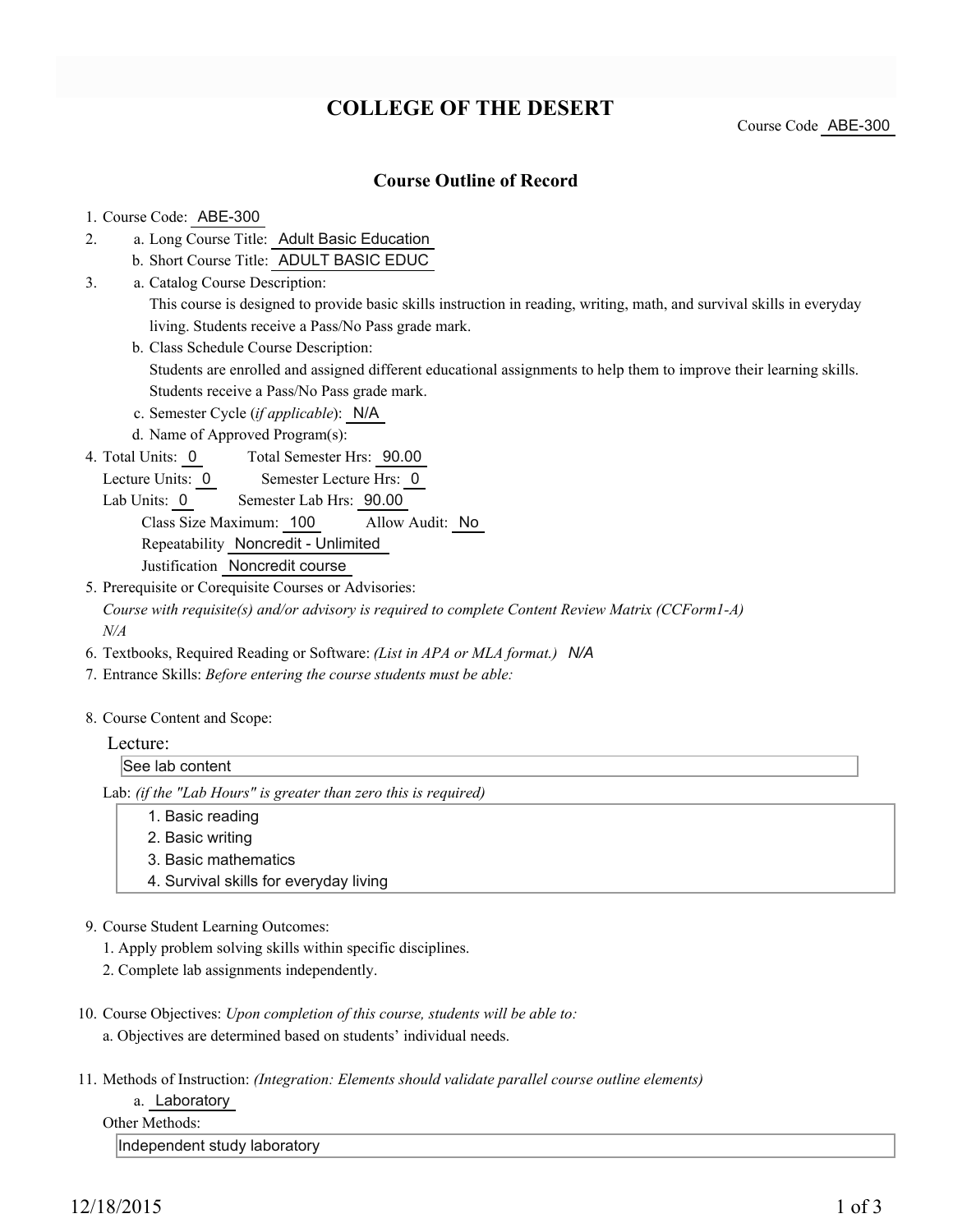## ABE 300-Adult Basic Education

12. Assignments: (List samples of specific activities/assignments students are expected to complete both in and outside of class.)  $H_{\text{current}}$ , 90.00

| In Class Hours: 90.00                                                                                                  |                                             |                     |  |
|------------------------------------------------------------------------------------------------------------------------|---------------------------------------------|---------------------|--|
| Outside Class Hours: 0                                                                                                 |                                             |                     |  |
| a. In-class Assignments                                                                                                |                                             |                     |  |
|                                                                                                                        |                                             |                     |  |
| b. Out-of-class Assignments                                                                                            |                                             |                     |  |
| Assignments are made on an individual basis                                                                            |                                             |                     |  |
|                                                                                                                        |                                             |                     |  |
| 13. Methods of Evaluating Student Progress: The student will demonstrate proficiency by:                               |                                             |                     |  |
| • Written homework                                                                                                     |                                             |                     |  |
| Completion of assignments                                                                                              |                                             |                     |  |
| • Self-paced testing                                                                                                   |                                             |                     |  |
| $\bullet$ Other                                                                                                        |                                             |                     |  |
| a. Skill demonstration b. Tests                                                                                        |                                             |                     |  |
| 14. Methods of Evaluating: Additional Assesment Information:                                                           |                                             |                     |  |
| 15. Need/Purpose/Rationale -- All courses must meet one or more CCC missions.                                          |                                             |                     |  |
| PO-BS Independent Study Skills                                                                                         |                                             |                     |  |
| Recognize that the responsibility for learning and growth is their own.                                                |                                             |                     |  |
| IO - Personal and Professional Development                                                                             |                                             |                     |  |
| Self-evaluate knowledge, skills, and abilities.                                                                        |                                             |                     |  |
|                                                                                                                        |                                             |                     |  |
| 16. Comparable Transfer Course                                                                                         |                                             |                     |  |
| <b>University System</b><br>Campus                                                                                     | <b>Course Number</b><br><b>Course Title</b> | <b>Catalog Year</b> |  |
|                                                                                                                        |                                             |                     |  |
| 17. Special Materials and/or Equipment Required of Students:                                                           |                                             |                     |  |
| 18. Materials Fees:                                                                                                    |                                             |                     |  |
| Required Material?<br><b>Material or Item</b>                                                                          | <b>Cost Per Unit</b>                        | <b>Total Cost</b>   |  |
|                                                                                                                        |                                             |                     |  |
| 19. Provide Reasons for the Substantial Modifications or New Course:                                                   |                                             |                     |  |
| Course periodic update.                                                                                                |                                             |                     |  |
| 20.<br>a. Cross-Listed Course (Enter Course Code): N/A                                                                 |                                             |                     |  |
| b. Replacement Course (Enter original Course Code): N/A                                                                |                                             |                     |  |
|                                                                                                                        |                                             |                     |  |
| 21. Grading Method (choose one): Pass/No Pass Only                                                                     |                                             |                     |  |
| 22. MIS Course Data Elements                                                                                           |                                             |                     |  |
| a. Course Control Number [CB00]: CCC000172788                                                                          |                                             |                     |  |
| b. T.O.P. Code [CB03]: 493060.00 - Elementary Education (Gra                                                           |                                             |                     |  |
| c. Credit Status [CB04]: N - Noncredit                                                                                 |                                             |                     |  |
| d. Course Transfer Status [CB05]: C = Non-Transferable                                                                 |                                             |                     |  |
|                                                                                                                        |                                             |                     |  |
|                                                                                                                        |                                             |                     |  |
| e. Basic Skills Status [CB08]: $1B =$ Course is a basic skills course<br>f. Vocational Status [CB09]: Not Occupational |                                             |                     |  |

- g. Course Classification [CB11]: L Non-Enhanced Funding
- h. Special Class Status [CB13]: N Not Special
- i. Course CAN Code [CB14]: *N/A*